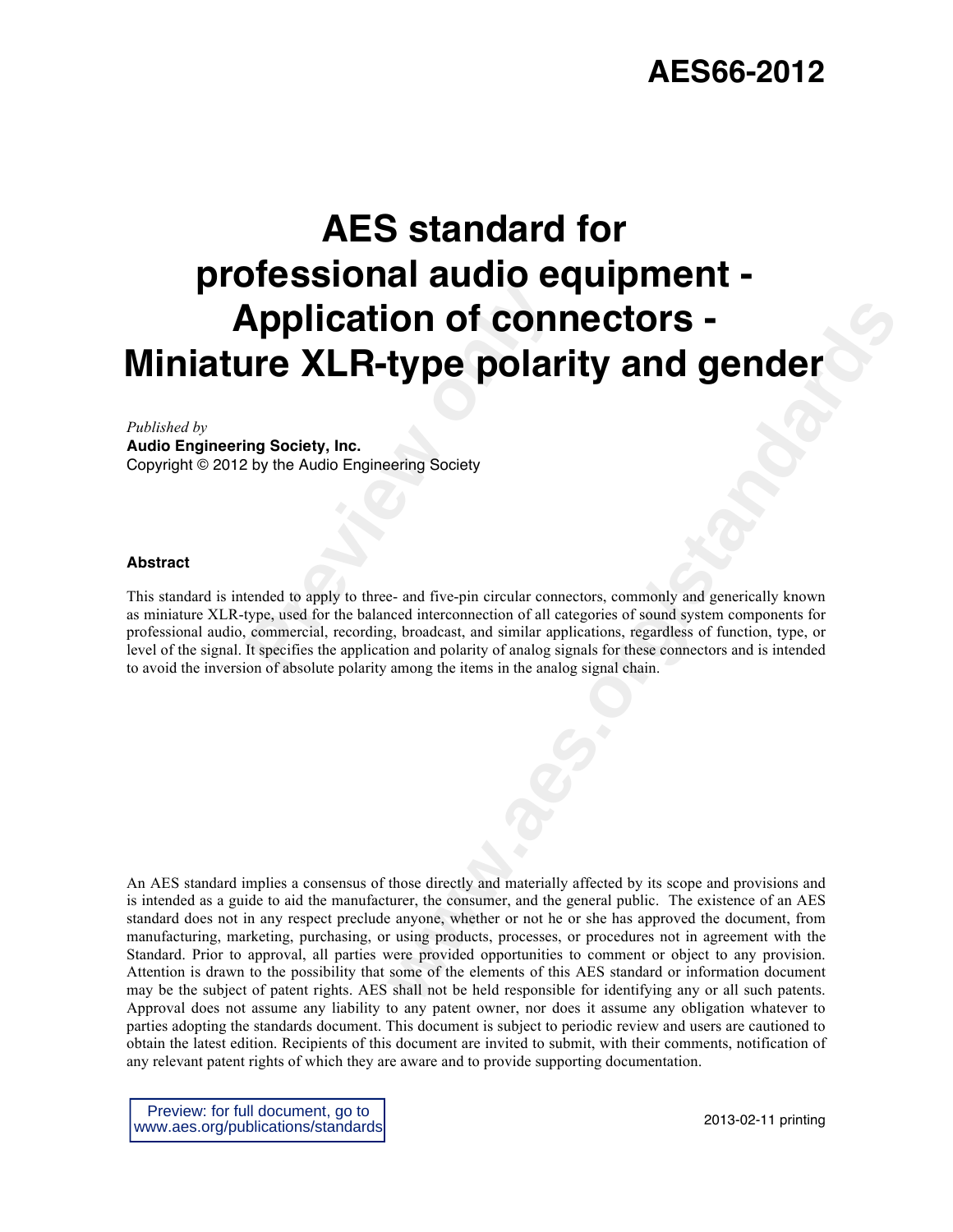# $-2-$

# **Contents**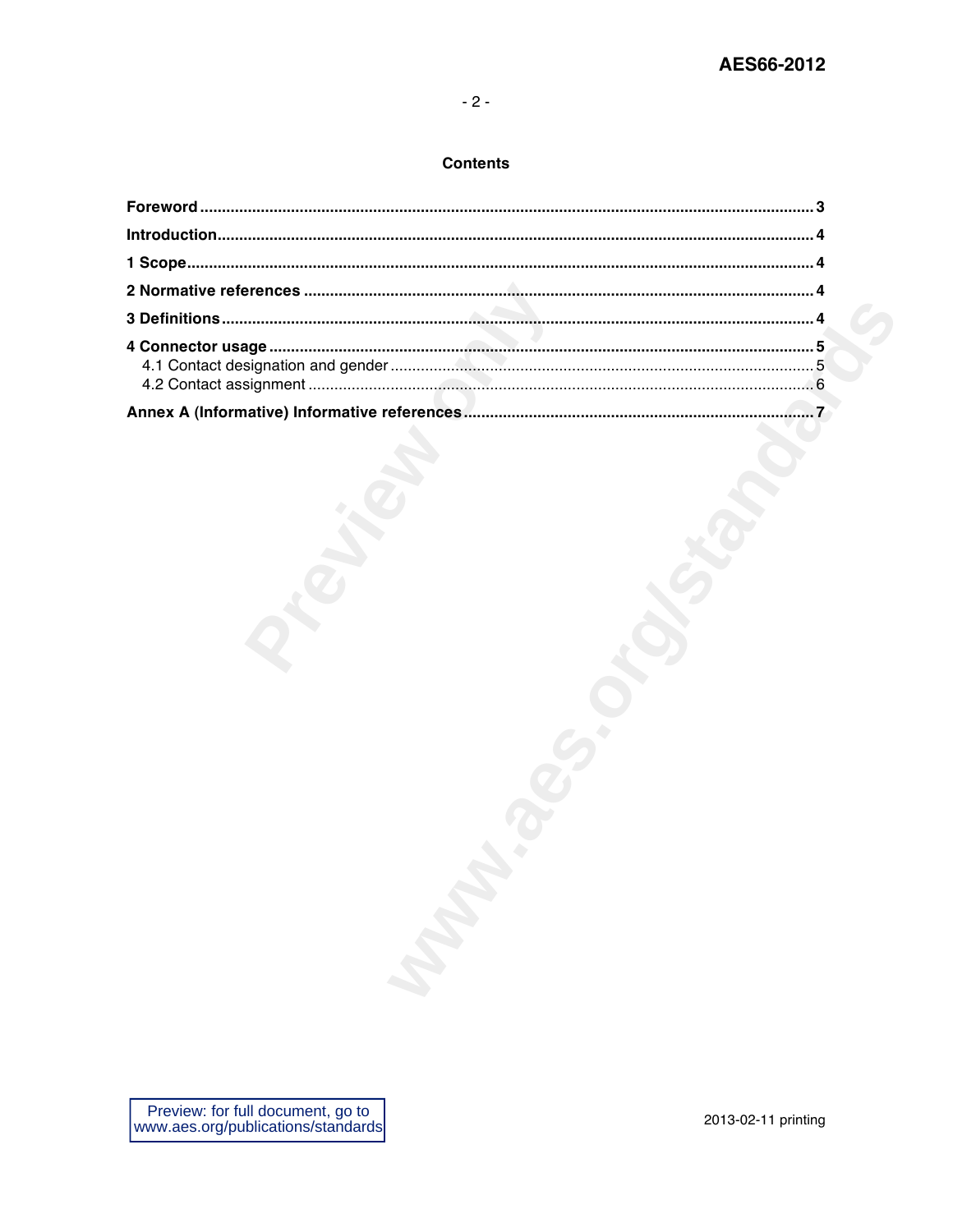# **AES66-2012**

#### - 3 -

#### **Foreword**

This Foreword is not a part of the AES66-2012 *AES standard for professional audio equipment - Application of connectors - Miniature XLR-type polarity and gender*.

In 1992, after many years of confusion in the absence of a polarity standard for balanced audio over XR connectors, the AES first published AES14, *AES standard for professional audio equipment - Application of connectors, part 1, XLR-type polarity and gender.* Largely as a result of this, XLR usage in the field has become substantially stable and interoperable to the extent that equipment and XLR cables are routinely connected together correctly without surprise or dismay.

Ily stable and interoperable to the extent that evertectly without surprise or dismay.<br>
ion of miniature XLR connectors, increasingly used<br>
ted a revisit of this area. Miniature XLR connecto<br>
erring scheme, and a different rise or dismay.<br>
The anticometers, increasingly used to economize on panel space in compact<br>
a. Miniature XI-R connectors, sometimes called "thry XI-R", have a<br>
fferent leyway, however the need for predictable standard for The later introduction of miniature XLR connectors, increasingly used to economize on panel space in compact equipment, prompted a revisit of this area. Miniature XLR connectors, sometimes called "tiny XLR", have a different pin-numbering scheme, and a different keyway, however the need for predictable standard for gender and polarity remains necessary for professional applications.

The AES Standards Working Group SC-05-02 on Audio Connectors developed this standard under project AES-X205.

Ray Rayburn Chair, SC-05-02 Working Group on Audio Connectors 2012-12-18

# **Note on normative language**

In AES standards documents, sentences containing the word "shall" are requirements for compliance with the document. Sentences containing the verb "should" are strong suggestions (recommendations). Sentences giving permission use the verb "may". Sentences expressing a possibility use the verb "can".

Preview: for full document, go to www.aes.org/publications/standards

2013-02-11 printing